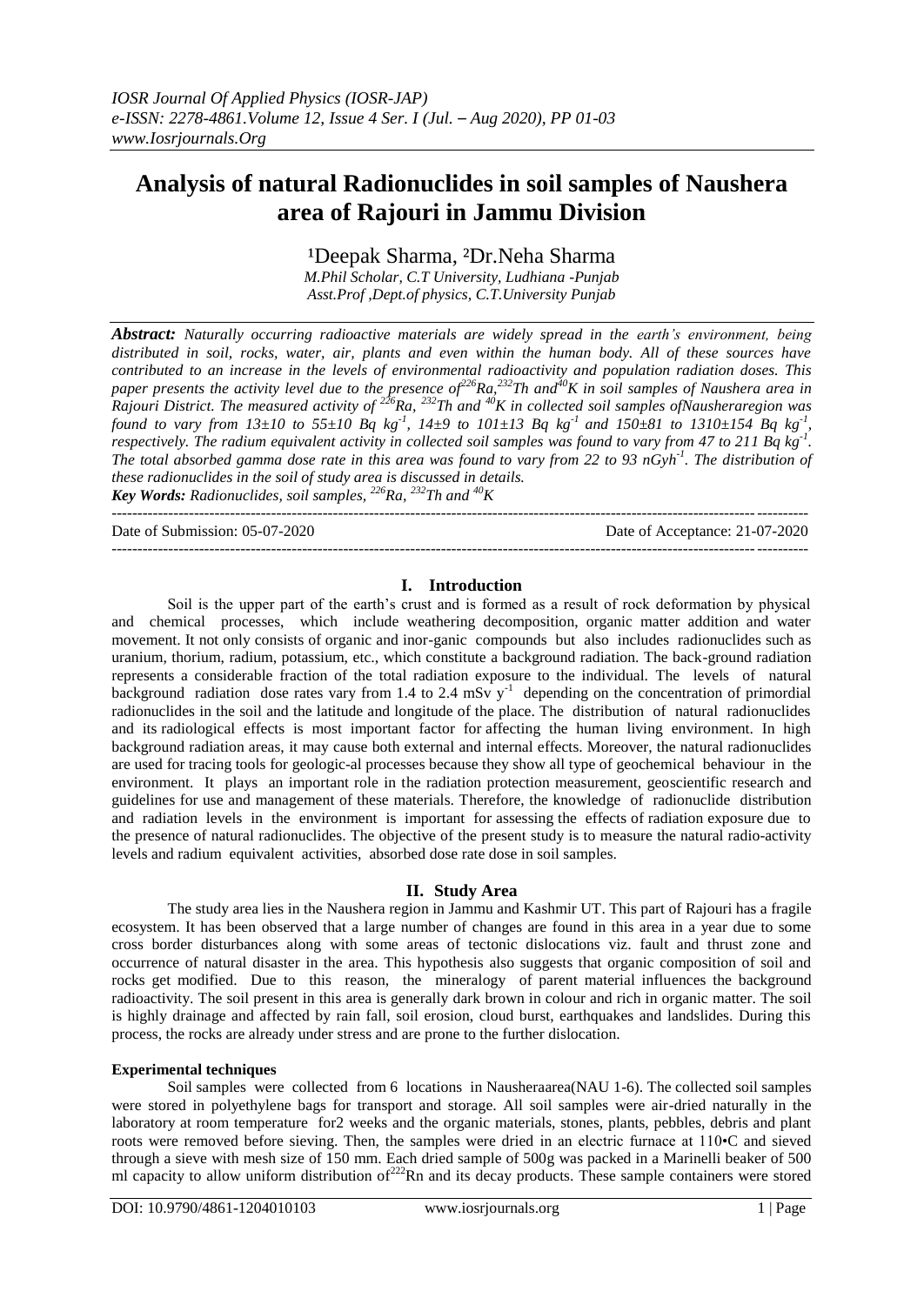for a period of 1 month before gamma-ray spectrometric analysis, so as to allow the establishment of secular equilibrium between<sup>226</sup>Ra and its decay products. The prepared soil samples were placed in a shielded gammaray spectrometry unit for a counting time of 3h. The measurement of natural radionuclides in soil samples was carried out using an NaI(Tl) gamma radiation detector of size 6363 mm with a multichannel analyser. The activity of <sup>40</sup>K was evaluated from the 1460-keV photo peak, the activity of <sup>226</sup>Ra from the 1764-keV gamma-ray line of<sup>214</sup>Bi and that of<sup>232</sup>Th from the 2610-keV gamma-ray line of<sup>208</sup> Tl. This spectral analysis was performed with the aid of computer software SPTR-ATC (AT-1315). The peak energies of the gamma-ray spectra were measured in reference to the 661-keV photo peaks of $137$ Cs. The activity concentrations of these soil samples were calculated from the intensity of each line in the spectrum, taking into account the mass, geometry of the samples, counting time and efficiency of the detector.

## **III. Result And Discussion**

Table-1 shows the activity concentrations of natural radionuclides in 6 soil samples. The measured activity of <sup>226</sup>Ra,<sup>232</sup>Th and<sup>40</sup>K in collected soil samples of Naushera area was found to vary from 13±10 to  $55\pm10$  Bqkg<sup>-1</sup>, 14 $\pm$ 9 to 101 $\pm$ 13 Bqkg<sup>-1</sup> and 150 $\pm$ 81 to 1310 $\pm$ 154 Bqkg<sup>-1</sup>, respectively. The highest value of<sup>226</sup>Ra and<sup>232</sup>Th was found to be 55±10and 101±13 Bqkg<sup>-1</sup>. The high value of potassium has been found in the sample NAU-5. The elevated value of  $40K$  is due toreason that the concentration of naturally occur-

| S.No         | $^{226}Ra$<br>(Bq kg <sup>21</sup> ) | $232$ Th<br>(Bq kg <sup>21</sup> ) | Rajuuli<br>40 <sub>K</sub><br>(Bq kg <sup>21</sup> ) | $\frac{(\text{Bq kg}^{21})}{\text{Ra}_{\text{eq}}}$ | (nGyh <sup>21</sup> )<br>dose rate<br><b>Absorbed</b> |
|--------------|--------------------------------------|------------------------------------|------------------------------------------------------|-----------------------------------------------------|-------------------------------------------------------|
| $NAU-1$      | $13 + 10$                            | $14 + 9$                           | $187 + 136$                                          | 47                                                  | 22                                                    |
| $NAU-2$      | $20 + 10$                            | $15 + 8$                           | $300 + 150$                                          | 67                                                  | 32                                                    |
| NAU-3        | $42 + 10$                            | $101 + 13$                         | $150 + 81$                                           | 211                                                 | 93                                                    |
| NAU-4        | $38 + 5$                             | $26 + 3$                           | $760 + 91$                                           | 134                                                 | 65                                                    |
| <b>NAU-5</b> | $41 + 6$                             | $15 + 4$                           | $1310 + 154$                                         | 163                                                 | 83                                                    |
| $NAU-6$      | $55 + 10$                            | $17 + 10$                          | $612 + 130$                                          | 111                                                 | 54                                                    |

**Table 1. Activity concentration of natural radionuclides in collected soil samples in Naushera Area of Rajouri**

ring radionuclides in soil depends on the rock type from which the soil is formed and the leaching of bad rocks and soil. Chemically, potassium is highly soluble in water. The concentration of  $40K$  in this region is decreased by leaching process and is also diluted when the organic matter and soil water con-tents increase. This suggests that the concentration of radionuclides in soil is increased by adsorption with soil particles and their precipitation on soil. Losses of radionuclides from the plant root zone by infiltration into deeper soil layers are generally neglected in estImating the radionuclide accumulation in soils. These losses are significant where soil permeability is high and the adsorption of radionuclides to soil particles is low. Moreover, the behaviour of radionuclides in soil is affected by different biochemical processes, when organic matter decomposition changes soil property from an oxidising to a reducing medium. The high values of  $226$ Ra and  $232$ Th in soil samples may be due to the presence of uranium and thorium mineralisation in the area. The geological structure of the area also increases the level of radionuclides. The radionuclides are found to be significantly distributed from one to another place in study area. Here, the surface geochemistry plays an important role for the accumulation of radionuclides. These variations were caused by different chemical and physical properties of radio-nuclides in soil and rocks.

The high value of potassium has been found in the sample NAU-5. The elevated value of  $^{40}$ K is due topresence of felsic rocks, especially kaolinisedintru-sive. Once released through the weathering offeldspar minerals, potassium is very soluble and occurs as the simple cation  $K^+$  over the entire stability field of natural water. Although potassium is an abundant element, its mobility is limited by three processes: (1) it is readily incorporated into clay-mineral lattices because of its large size,  $(2)$  it is adsorbed more strongly than Na<sup>+</sup> on the surfaces of clay minerals and organic matter and (3) it is an important element in the biosphere and is readily taken up by growing plants.

## **Radium equivalent activity**

The radionuclide concentrations have been defined in terms of radium equivalent activity ( $Ra_{eq}$ ) in bec-querel per kilogram to compare the specific activity of materials containing different amounts of  $226\text{Ra}$ ,  $232\text{Th}$  and  $40\text{K}$ and calculated by following relation: